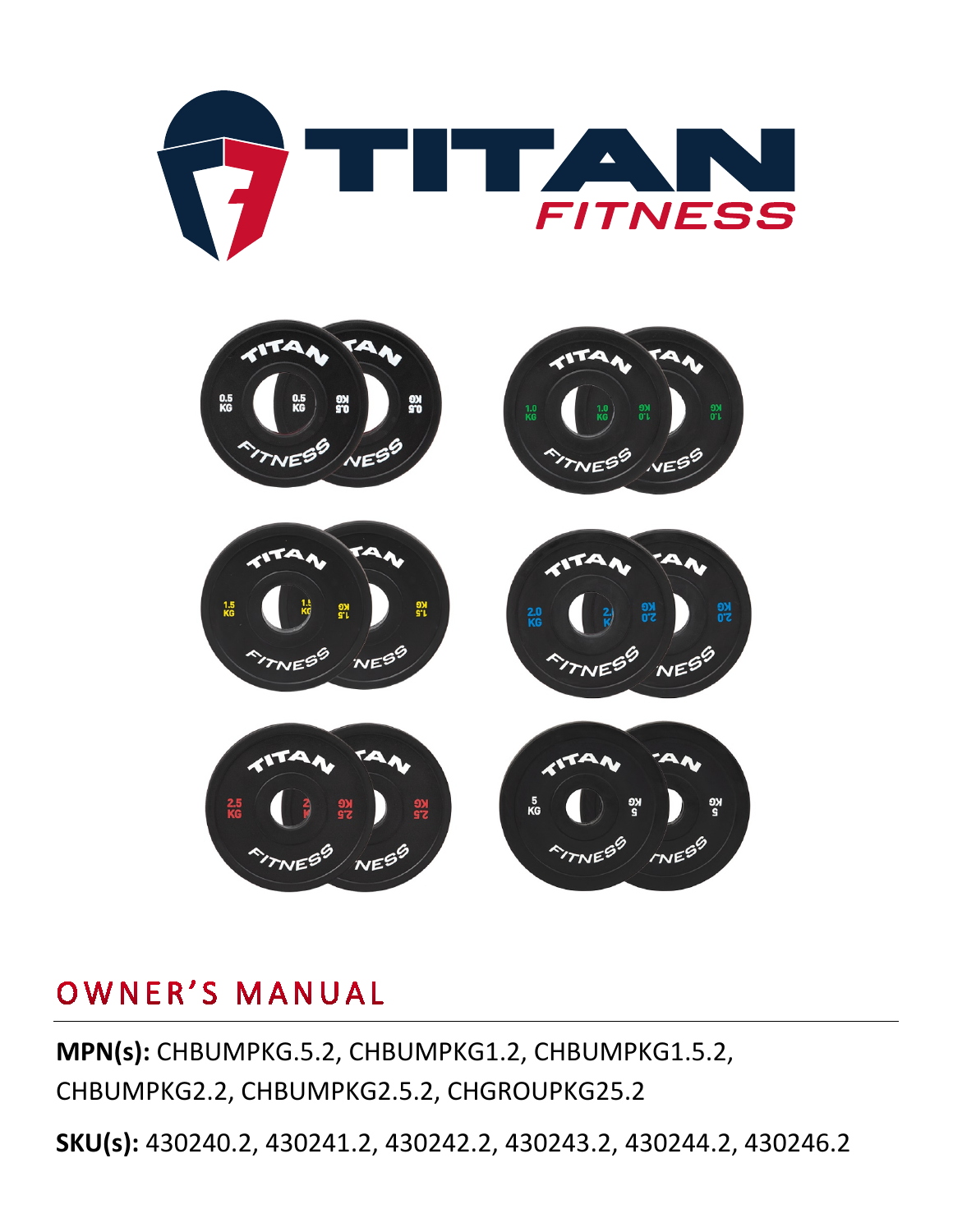PARTS DIAGRAM / EXPLODED VIEW

| <b>KEY</b>   | <b>BOX</b> | <b>DESCRIPTION</b>            | <b>QTY</b> |
|--------------|------------|-------------------------------|------------|
|              |            | <b>0.5 KG CHANGE PLATE</b>    |            |
| $\mathbf{z}$ | 1          | <b>1 KG CHANGE PLATE</b>      |            |
| 3            |            | <b>1.5 KG CHANGE PLATE</b>    |            |
| 4            |            | <b>2 KG CHANGE PLATE</b>      |            |
| 5            |            | <b>2.5 KG CHANGE PLATE</b>    |            |
| 6            |            | <b>25 KG CHANGE PLATE SET</b> |            |

### ASSEMBLY INSTRUCTIONS

− No Assembly Instructions Required.